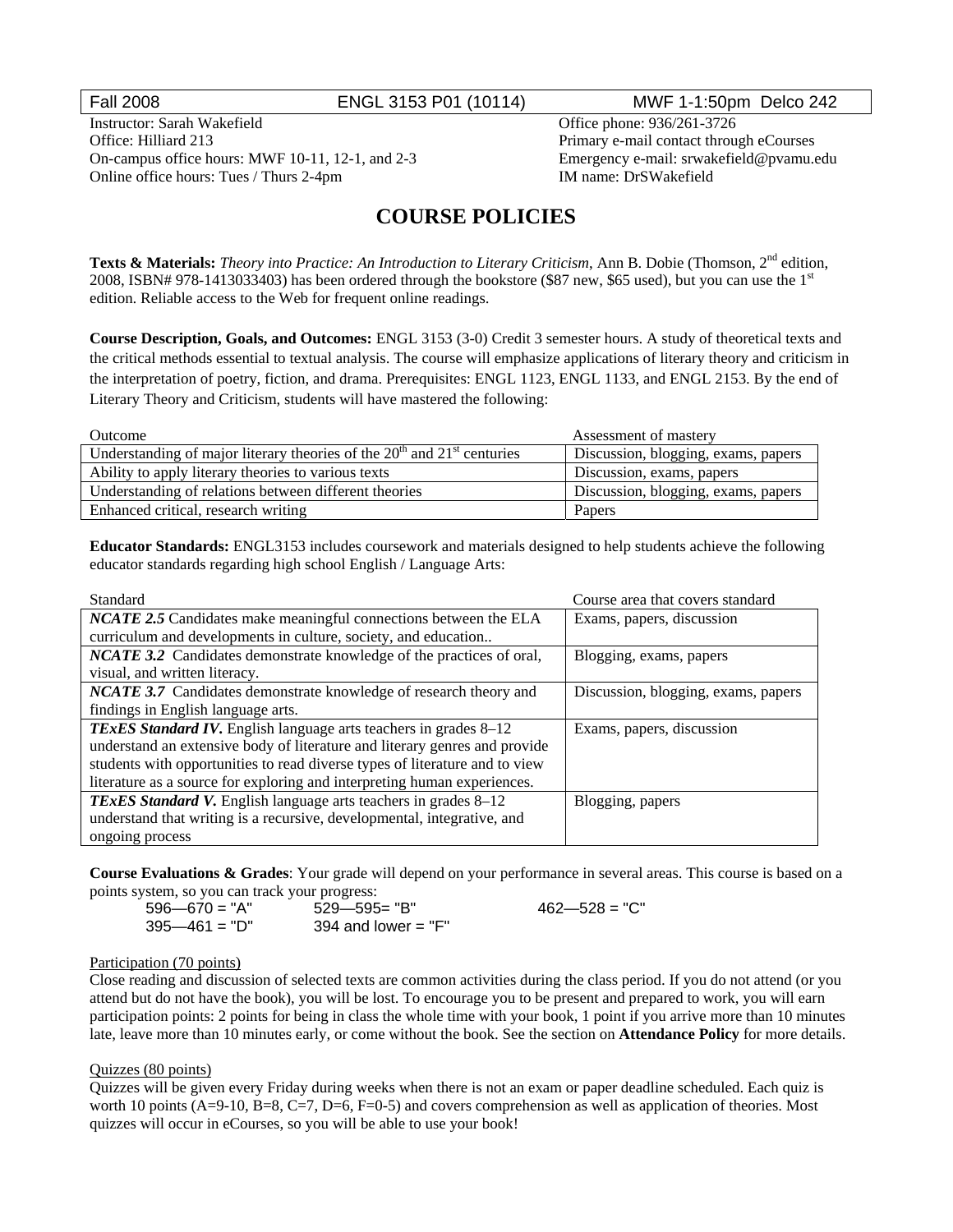### Blog entries (70 points)

You're going to set up a blog for this course, using either Wordpress or Blogger. Each week you must write a blog entry over what we've studied, what you've learned, what you think of the theories we're covering, and how you can apply them to literature you are reading in other classes or have read in the past. Blog entries are worth 5 points each and are due every Friday by 11pm, Weeks 1 through 14. See the separate handout that explains the specifics and the grading.

#### Exams (100 points each for 200 points total)

You will have two essay exams. The midterm will consist of short-answer definitions of all critical theories covered through Week 8 of the class, matching of major critics' names to their theories, and two short essay responses to critical excerpts where you identify the theories used and briefly evaluate whether or not the author is doing a good job with the theories.

The final exam will give you two unfamiliar texts, one from a critical essay and one from literature, and challenge you to write a developed 5-paragraph minimum essay on each one. For the critical essay, you will explain and critique the theoretical choices; for the literature, you will apply at least 3 theories in an original analysis. Students must have a documented excuse to make up any exam.

### Essay 1 (100 points)

Essay 1 will give you a choice of two poems. After you select one, you will analyze it three different ways, according to Formalism, Psychoanalysis, and Marxist Criticism. This is a nontraditional essay. Each theory can be covered in its own section and an overall thesis is not necessary; it is like three short papers, each with its own argument.

### Essay 2 (150 points)

Essay 2 will ask you to analyze the critical approach of two literary criticism essays (your choice) retrieved from library databases. Ideally you will choose two sources you are using for another class this term or sources you have used recently for an English research paper. You will identify what theories the authors use and critique/argue on whether or not a) these theories are appropriate for the topic and b) the theories are applied reasonably.

Any outside sources must be documented according to MLA style as learned in ENGL1133 and ENGL2143. Students must also include a "Works Consulted" listing any sources looked at but not formally cited in the papers. Failure to document sources can lead to charges of academic dishonesty and substantial grade penalties. See "Definition of Cheating and Plagiarism."

**TrueOutcomes:** TrueOutcomes is a tool that Prairie View A&M University uses for assessment purposes and for our upcoming reaccreditation. At least one of your assignments will be considered an "artifact" (an item of coursework that serves as evidence that course objectives are met) and will be loaded into TrueOutcomes. For this class, you will upload your Essay 2 not only to eCourses but to TrueOutcomes for assessment this semester.

TrueOutcomes also allows students to electronically post documents that can be used to create an electronic portfolio (eportfolio) for future employment and/or educational endeavors. Since you are probably an English major or minor, you definitely should select a paper from this class to upload to the e-portfolio so you will have an extra backup when you hit ENGL4433. More information will be provided during the semester, but for general information, you can visit the TrueOutcomes web site at http://www.trueoutcomes.net.

**Attendance Policy:** PVAMU requires regular class attendance. Excessive absences will result in lowered grades (see participation grade). Excessive absenteeism, whether excused or unexcused, may result in a student's course grade being reduced or in assignment of a grade of "F." Absences accumulate starting with the first day of class.

You earn up to 2 points per class. Please note that we have 41 class meetings including exam sessions, so if you attend 35 classes, you will have 70 out of 70 points. If you attend additional classes, you will earn up to 12 points extra credit.

The only time you need to make sure you have documentation of an excused absence is when you want to make up a quiz or test you have missed. An excused absence includes the following: doctor's appointment during class time, illness where doctor said you couldn't attend class, illness of your child, participation in an approved PVAMU event (ROTC, sports,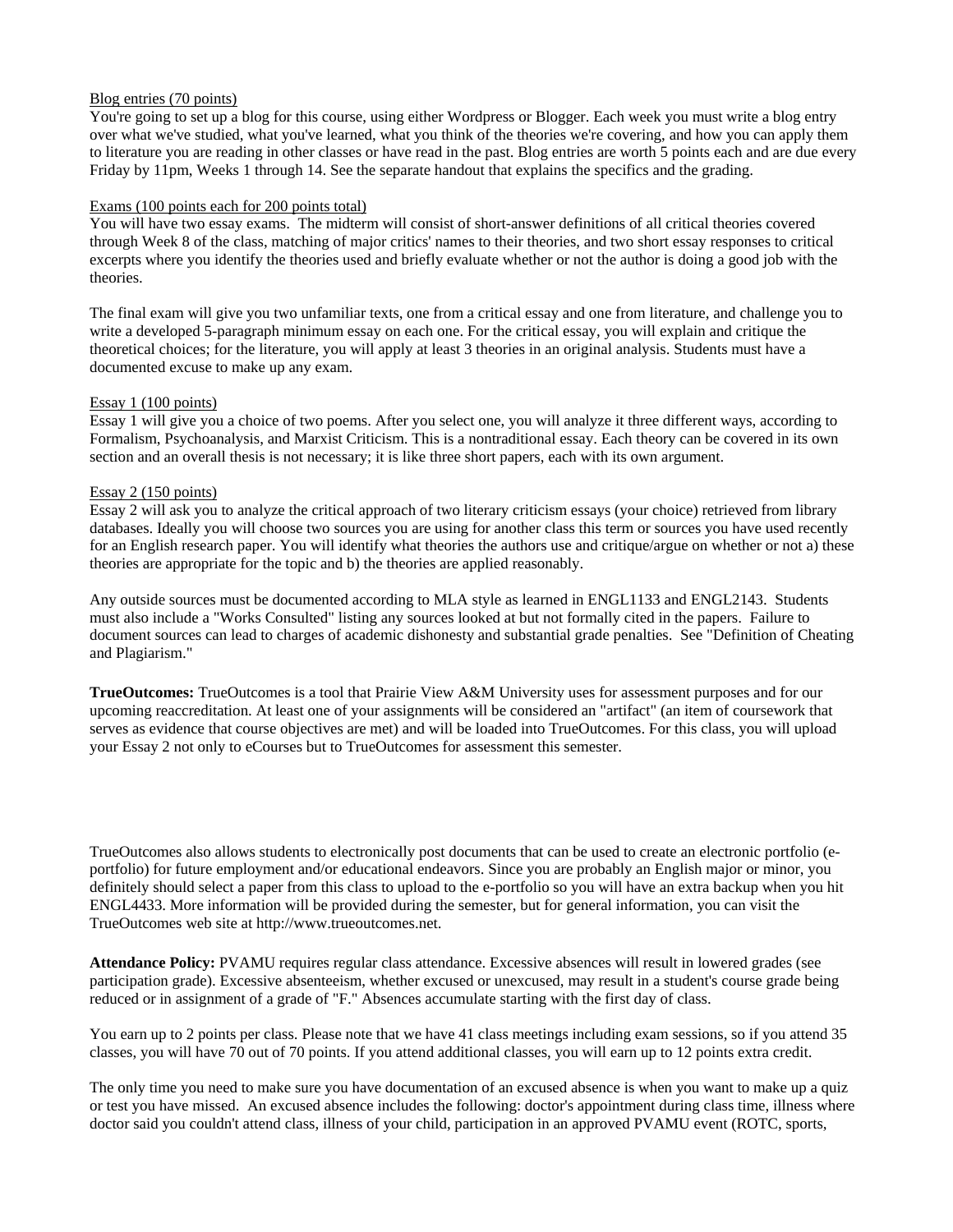conference), or attendance of a funeral. You must provide documentation **within one week of your absence** or you will not be permitted to make up missed work. I need to keep a copy of your paper documentation for my records as well. If, at the end of the semester, points lost due to excused absences are the difference between one letter grade and a higher letter grade, I will award you the higher letter grade.

Naturally circumstances do arise that force you to miss the occasional class, so please advise me in advance if possible. Be proactive and responsible for your own education. I follow the syllabus, so you should know what was covered in any given class. It is your responsibility to get notes from a classmate.

**Academic Appeals Process:** Authority and responsibility for assigning grades to students rest with the faculty. However, in those instances where students believe that miscommunication, errors, or unfairness of any kind may have adversely affected the instructor's assessment of their academic performance, the student has the right to appeal by the procedure listed in the Undergraduate Catalog and by doing so within 30 days of receiving the grade or experiencing any other problematic academic event that prompted the complaint. Note: the first step in the process is to contact the instructor to discuss the grade.

**ADA Statements:** Students with disabilities who believe they may need an adjustment in this class are encouraged to contact the Office of Disabilities Services at (936) 261-3582 as soon as possible. Once you receive a letter of adjustment from the office, make an appointment with me to discuss appropriate adjustments for this class (note takers, extended time for in-class essays, etc.).

**Definition of Cheating and Plagiarism:** PVAMU is dedicated to a high standard of academic integrity among its faculty and students. In becoming part of the PVAMU academic community, students are responsible for honesty and independent effort.

Disciplinary action will be taken against any student who alone or with others engages in any act of academic fraud or deceit. Because the course prerequisites include ENGL1133, it is assumed that students understand research citation and MLA format. If you have any questions about the use you are making of sources for your assignments, see me before you turn in the project, because I will be happy to help you figure out how to write a research paper.

#### Penalties

Students who copy off a classmate's exam/quiz or who use unauthorized notes or crib sheets will receive an automatic grade of zero for the exam/quiz.

The following instances of academic dishonesty/plagiarism can result in a deduction of the equivalent of two letter grades for each infraction:

 using material from a source not listed on the Works Cited failing to put direct, word-for-word quotes in quotation marks

The following instances of academic dishonesty/plagiarism can result in an automatic zero:

making up source(s) for a paper

having someone write your paper

turning in anything (book chapter, Web page, paper from a term paper Web site) as all or or a substantial part (50% or more) of your paper

You may find these penalties harsh, but academic dishonesty is a serious matter. You have been warned about the consequences; please keep your eyes on your own exams, work carefully, and keep track of your research.

**Student Responsibilities:** The student is expected to be fully knowledgeable of the contents of this syllabus and his/her rights as a PVAMU student as stated in the University Catalog and the Schedule of Classes for Fall 2008. \_\_\_\_\_\_\_\_\_\_\_\_\_\_\_\_\_\_\_\_\_\_\_\_\_\_\_\_\_\_\_\_\_\_\_\_\_\_\_\_\_\_\_\_\_\_\_\_\_\_\_\_\_\_\_\_\_\_\_\_\_\_\_\_\_\_\_\_\_\_\_\_\_\_\_\_\_\_\_\_\_\_\_\_\_\_\_\_\_\_\_\_\_\_\_\_

### **Major University Dates/Deadlines**

Fri. 8/29 = Late registration and change-of-major end Wed.  $9/10 =$  Last day to withdraw without record Fri.  $9/12$  = Deadline to apply for Fall 2008 graduation Mon.  $11/3$  = Withdrawal with "W" ends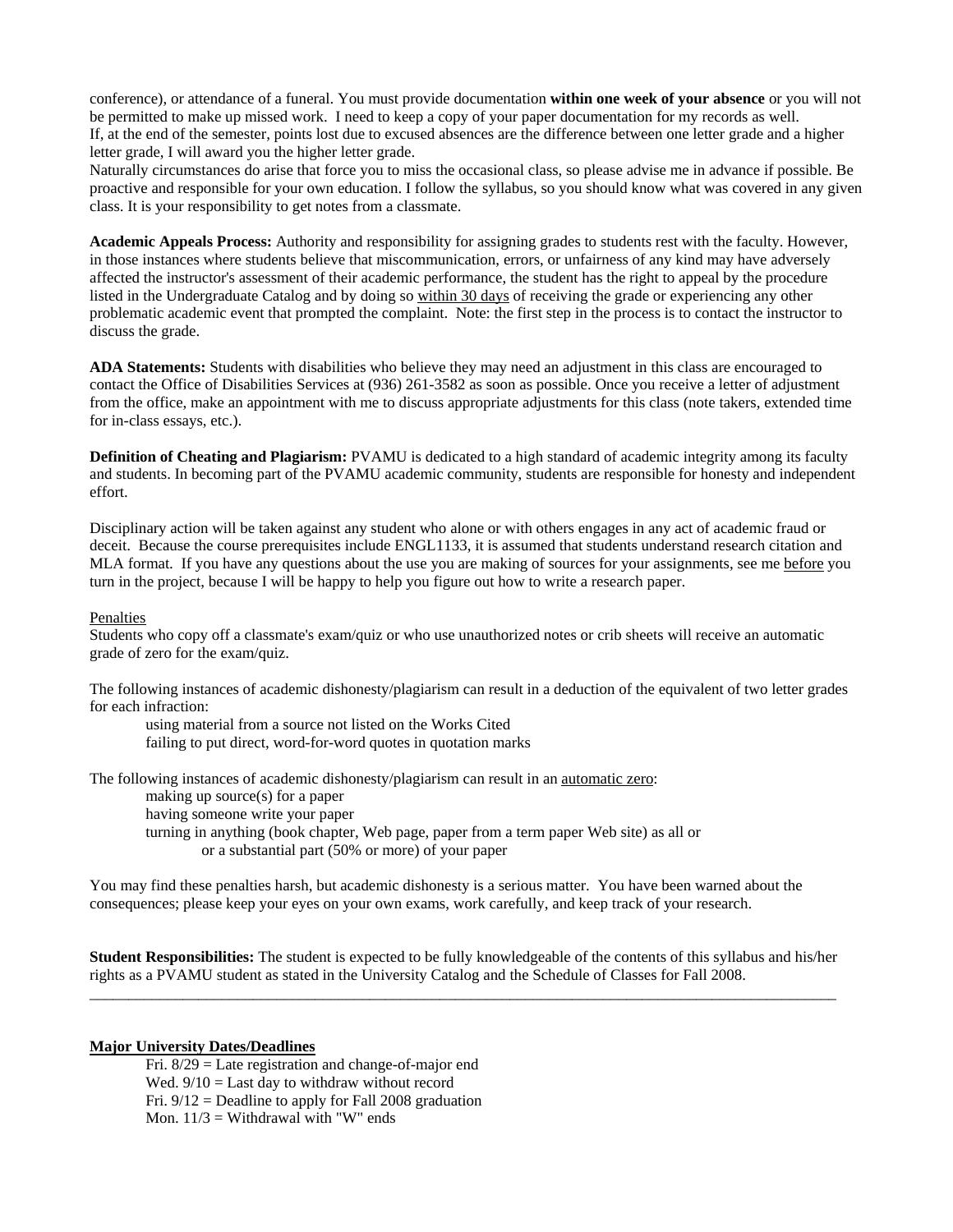# **Schedule of Assignments and Activities**

| Week 1          |                                                                                                                                                          |
|-----------------|----------------------------------------------------------------------------------------------------------------------------------------------------------|
| M 8/25          | • Course policy distributed and explained; fill out information sheet                                                                                    |
|                 | • Why study theory?                                                                                                                                      |
|                 | HW: Read http://www.brysons.net/academic/arnold.html                                                                                                     |
| W 8/27          | • Background: 19 <sup>th</sup> -century and Victorian literary critics like Matthew Arnold                                                               |
|                 | · Biographical criticism                                                                                                                                 |
|                 | HW: Read Langston Hughes's "Theme for English B" at                                                                                                      |
|                 | http://www.eecs.harvard.edu/~keith/poems/English_B.html                                                                                                  |
| F 8/29          | • Biographical criticism practice with Hughes                                                                                                            |
|                 | • Review of MLA format, incorporating quotes, paraphrasing, and citations (handout)                                                                      |
|                 | HW: Read "Araby," pp311-315and start on Formalism, pp33-43                                                                                               |
|                 | HW: Complete first blog entry by 11pm                                                                                                                    |
| Week 2          |                                                                                                                                                          |
| M 9/1           | NO CLASS-LABOR DAY HOLIDAY                                                                                                                               |
| W 9/3           | • Formalism: art for art's sake; embracing imagery and ambiguity                                                                                         |
|                 | · Discuss handout, Wellek and Warren from Theory of Literature (1942)                                                                                    |
|                 | HW: Read Keats, Ode on a Grecian Urn at http://www.bartleby.com/101/625.html                                                                             |
|                 | HW: Read Cleanth Brooks on Keats at http://www.mrbauld.com/keatsurn.html                                                                                 |
| $F\,9/5$        | · Discuss HW: an original Formalist reading                                                                                                              |
|                 | • Essay 1 assigned                                                                                                                                       |
|                 | HW: Read pp43-48 and Herbert, "The Windows" at                                                                                                           |
|                 | http://www.luminarium.org/sevenlit/herbert/windows.htm                                                                                                   |
|                 | HW: Following pp43-48, write a brief formalist analysis over the poem & bring on Mon.                                                                    |
|                 | HW: Complete Week 2 blog entry by 11pm                                                                                                                   |
| Week 3          |                                                                                                                                                          |
| M 9/8           | • Trade and discuss analyses / turn in to instructor for informal feedback                                                                               |
|                 | HW: Read pp150-160 on Deconstruction                                                                                                                     |
| W 9/10          | • Saussure and structuralism; binary oppositions                                                                                                         |
|                 | • Vladimir Propp's structuralist framework                                                                                                               |
|                 | • Roland Barthes on structuralism                                                                                                                        |
|                 | HW: Read pp160-172 and Frost, p265                                                                                                                       |
|                 | HW: Identify all the binaries at work in Gwendolyn Brooks's "the sonnet-ballad" at                                                                       |
|                 | http://www.poets.org/viewmedia.php/prmMID/15914                                                                                                          |
| $F\frac{9}{12}$ | $\bullet$ Quiz #1                                                                                                                                        |
|                 | • Derrida, difference, and poststructuralism; deconstructing binaries in Brooks's poem<br>HW: Skim "Young Goodman Brown," pp291-300 and pp51-58 on Freud |
|                 | HW: Read Freud at http://social.chass.ncsu.edu/wyrick/debclass/uncan.htm                                                                                 |
|                 | HW: Complete Week 3 blog entry by 11pm                                                                                                                   |
|                 |                                                                                                                                                          |
| Week 4          |                                                                                                                                                          |
| M 9/15          | • Applying Freud: handout, Emily Bronte from Ch. 9 of Wuthering Heights                                                                                  |
|                 | HW: Read pp58-67 on Jung, Frye, and Lacan; make a list of the distinguishing features of                                                                 |
|                 | these three plus Freud (a sort of who's who of psychological criticism)                                                                                  |
| W 9/17          | • Frye's mythos archetypes (handout of chart)                                                                                                            |
|                 | • Unpacking Lacan                                                                                                                                        |
|                 | HW: Read "The Sky Is Gray" pp266-287                                                                                                                     |
|                 | HW: Read pp67-73 and 75-85 in the book (writing psychological criticism)                                                                                 |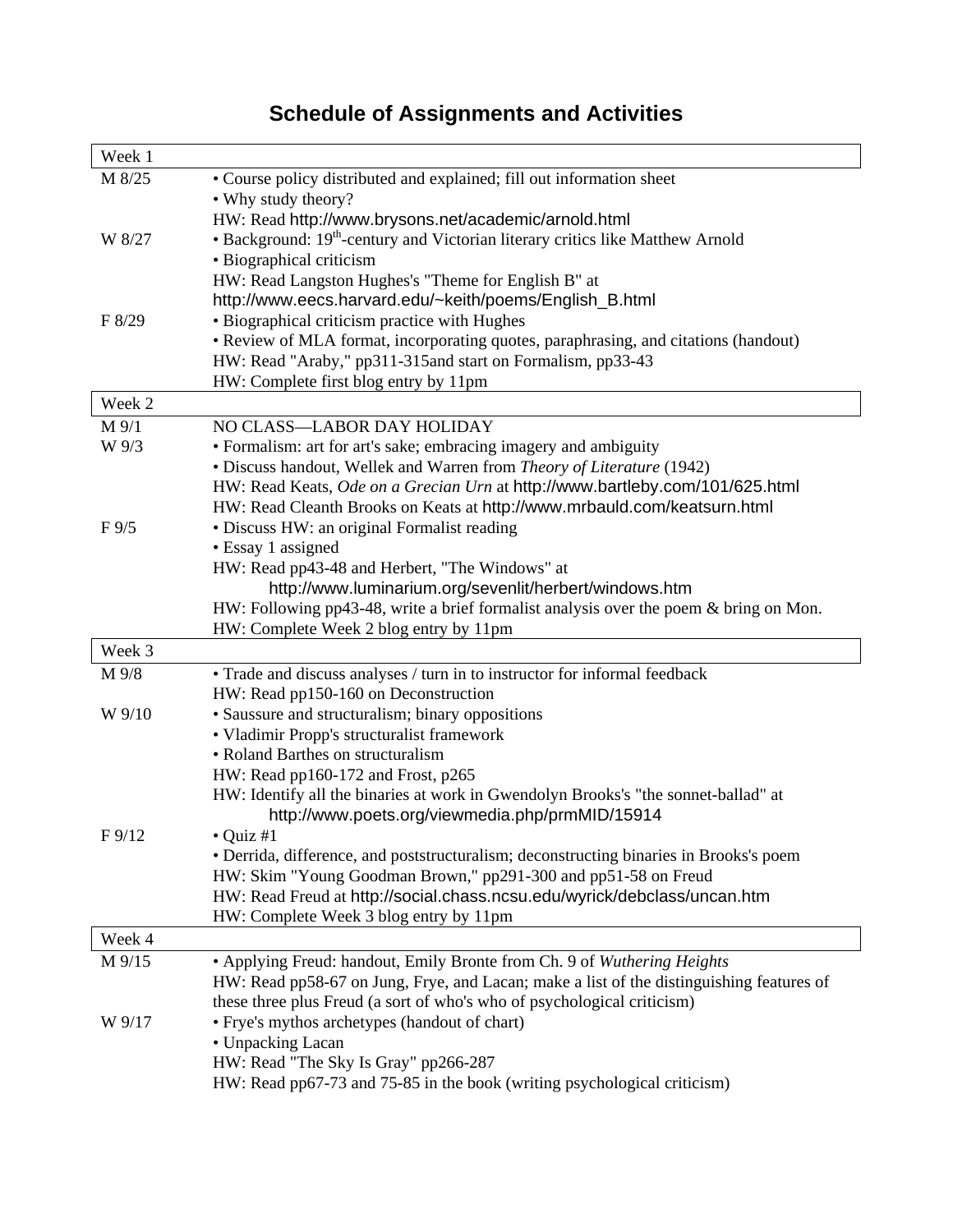|                                         | $F9/19 \rightarrow$ WEB CLASS on eCourses                                                                                                 |
|-----------------------------------------|-------------------------------------------------------------------------------------------------------------------------------------------|
|                                         | • Take Quiz #2                                                                                                                            |
|                                         | • Read the poem "A Lemon" sent to you in an eCourses mail msg. Then Go to Discussions                                                     |
|                                         | and find the thread called "Psych Crit," where you will discuss how psychoanalytic theories                                               |
|                                         | could apply to Neruda's poem. You must participate at least twice in the thread for credit.                                               |
|                                         | HW: Read "The Diamond Necklace," pp315-321 and pp86-96 on Marxist criticism                                                               |
|                                         | HW: Complete Week 4 blog entry by 11pm                                                                                                    |
| Week 5                                  |                                                                                                                                           |
| M 9/22                                  | • Working through the vocabulary of class-based theories, esp. the dialectic, interpellation                                              |
|                                         | and "hegemony" plus a quick intro to Hegel                                                                                                |
|                                         | HW: Read Faulkner, "Barn Burning," pp253-265 and then read pp96-103                                                                       |
| W 9/24                                  | • Bakhtin and the concept of heteroglossia                                                                                                |
|                                         | • Bentham, Foucault, the Panopticon, and power structures                                                                                 |
|                                         | HW: Read Blake's "London" at http://www.poets.org/viewmedia.php/prmMID/15818                                                              |
| $F\frac{9}{26} \rightarrow \rightarrow$ | and write an informal Marxist analysis that you will post in eCourses by 1pm on Friday<br><b>WEB CLASS on eCourses</b>                    |
|                                         | • Take Quiz #3                                                                                                                            |
|                                         | • Respond to two classmates' informal analyses                                                                                            |
|                                         | HW: Read pp104-120                                                                                                                        |
|                                         | HW: Complete Week 5 blog entry by 11pm                                                                                                    |
| Week 6                                  |                                                                                                                                           |
| M 9/29                                  | • Excerpts in French feminist theory: Cixous, de Beauvoir, Irigiray, Kristeva                                                             |
|                                         | HW: Read Ker Conway, The Road from Coorain, pp242-252                                                                                     |
|                                         | HW: Read pp120-130                                                                                                                        |
| W 10/1                                  | • In-class work with handout                                                                                                              |
|                                         | • Add'l handout distributed for Friday's Web session: theories of the gaze via Laura Mulvey's                                             |
|                                         | "Visual Pleasure and Narrative Cinema"                                                                                                    |
|                                         | HW: Finish Essay 1!                                                                                                                       |
| $F10/3 \rightarrow \rightarrow$         | <b>WEB CLASS on eCourses</b>                                                                                                              |
|                                         | • ESSAY 1 DUE by 6pm in eCourses                                                                                                          |
|                                         | • Go to Discussions and find the thread called "Mulvey." Read the excerpt from Daniel                                                     |
|                                         | Deronda at the top of the thread and then discuss how Mulvey's ideas (or any other critical                                               |
|                                         | theories we have studied) could apply                                                                                                     |
|                                         | HW: Read http://www.colorado.edu/English/courses/ENGL2012Klages/queertheory.html                                                          |
|                                         | HW: Complete Week 6 blog entry by 11pm                                                                                                    |
| Week 7                                  |                                                                                                                                           |
| M 10/6                                  | • Michel Foucault and The History of Sexuality                                                                                            |
|                                         | • Applying theories to Emily Dickinson's "Wild Nights!"                                                                                   |
|                                         | HW: Read handout (Essex Hemphill) in preparation for Wednesday's quiz                                                                     |
| W 10/8                                  | $\bullet$ Quiz #4                                                                                                                         |
|                                         | • Gender and sexuality; Judith Butler's Gender Trouble and performativity; Eve Sedgwick                                                   |
|                                         | and homosocial desire; masculinity studies                                                                                                |
|                                         | HW: Read Poe's "The Masque of the Red Death" pp321-325                                                                                    |
| $F10/10 \rightarrow \rightarrow$        | HW: Read pp131-143 on Reader-Response Criticism<br><b>WEB CLASS on eCourses</b>                                                           |
|                                         |                                                                                                                                           |
|                                         | • Read the sample reader-response essay intro sent to you in an eCourses mail msg                                                         |
|                                         | • Go to Discussions and participate in the thread called "Reader-Response."<br>HW: Read Stanley Fish, "Is There a Text in This Class?" at |
|                                         | http://social.chass.ncsu.edu/wyrick/debclass/fish.htm                                                                                     |
|                                         | HW: Complete Week 7 blog entry by 11pm                                                                                                    |
|                                         |                                                                                                                                           |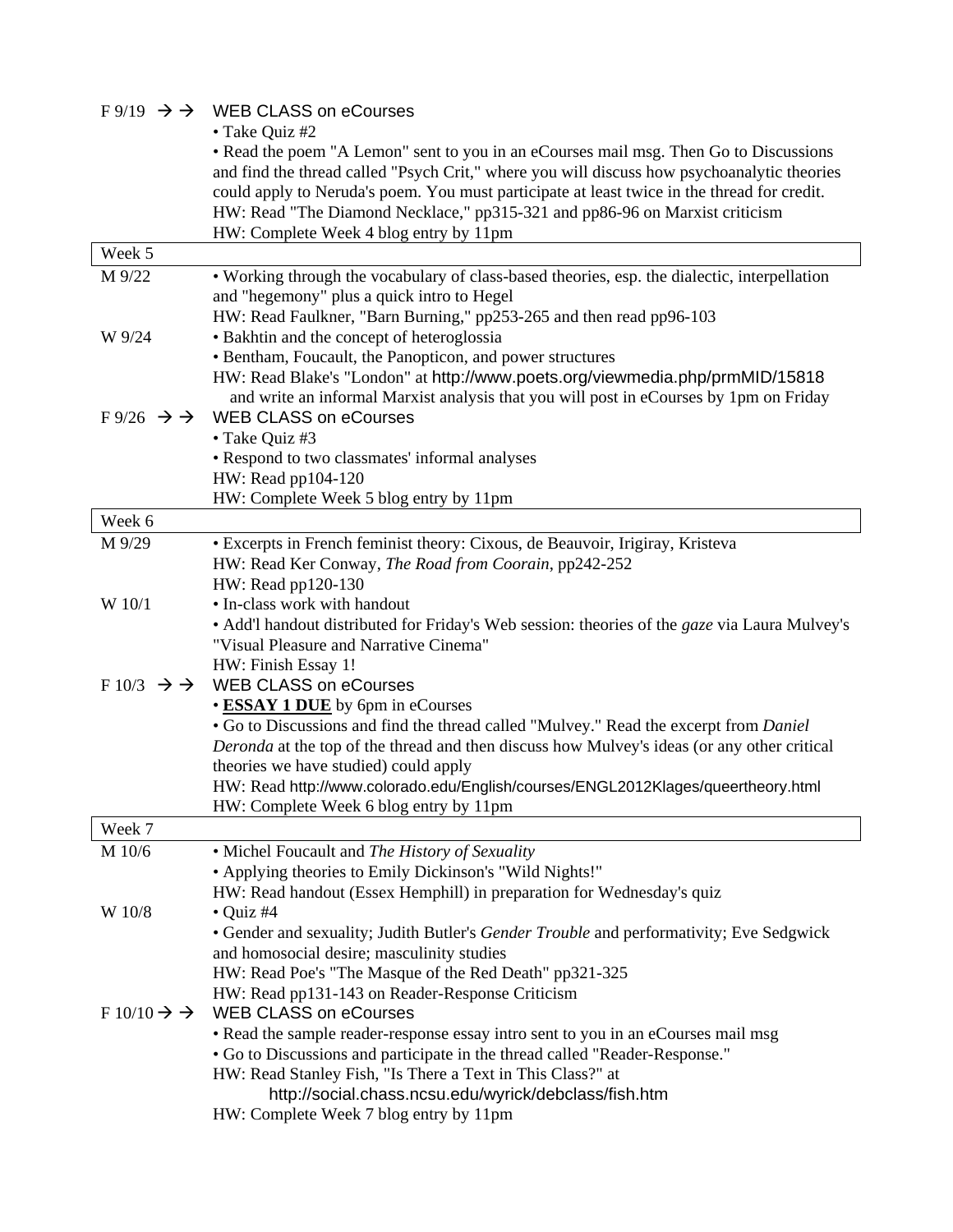| Week 8                           |                                                                                                     |
|----------------------------------|-----------------------------------------------------------------------------------------------------|
| M 10/13                          | • Fish: Is There a Point in This Essay?                                                             |
|                                  | • Essay 2 assignment distributed                                                                    |
|                                  | HW: Review all theories covered to date and read Wharton's "The Other Two" at                       |
|                                  | http://www.eastoftheweb.com/short-stories/UBooks/OthTwo.shtml                                       |
| W 10/15                          | • Selecting an approach/approaches: group work with Mansfield as midterm review                     |
| F 10/17                          | <b>MIDTERM EXAM</b>                                                                                 |
|                                  | HW: Read pp173-184; read Sonnet 74 and analysis at http://www.cla.purdue.edu/                       |
|                                  | academic/engl/theory/newhistoricism/applications/applicationspenser2.html                           |
|                                  | HW: Complete Week 8 blog entry by 11pm                                                              |
| Week 9                           |                                                                                                     |
| M 10/20                          | • Foucault and the concept of genealogy                                                             |
|                                  | • Five central aspects of New Historicism (Gallagher and Greenblatt)                                |
|                                  | HW: read Gordimer, "Once Upon a Time" and pp190-204                                                 |
| W 10/22                          | • Practice asking the right historical questions: Shakespeare's Sonnet 20                           |
|                                  | HW: Read http://www.luminarium.org/sevenlit/donne/elegy20.htm and pp177-184                         |
| $F10/24 \rightarrow \rightarrow$ | <b>WEB CLASS on eCourses</b>                                                                        |
|                                  | • Take Quiz #5                                                                                      |
|                                  | • Go to Discussions and participate at least twice in the thread called "New Historicism"           |
|                                  | • Read the quick summary of Romanticism, Wordsworth and Coleridge sent to you in a mail             |
|                                  | msg in preparation for HW                                                                           |
|                                  | HW: Read essay at http://www.erudit.org/revue/ron/2000/v/n17/005896ar.html                          |
|                                  | HW: Complete Week 9 blog entry by 11pm                                                              |
| Week 10                          |                                                                                                     |
| M 10/27                          | • Theoretical clashes: How much do critics see what they want to see?                               |
|                                  | HW: Read pp205-217 on Postcolonialism                                                               |
| W 10/29                          | · Major postcolonial critics: Homi Bhabha, Franz Fanon, and Edward Said                             |
|                                  | HW: Read http://prelectur.stanford.edu/lecturers/bhabha/mimicry.html.<br>It's OK if                 |
| your                             |                                                                                                     |
|                                  | head explodes a little.                                                                             |
| $F10/31 \rightarrow \rightarrow$ | <b>WEB CLASS on eCourses</b>                                                                        |
|                                  | • Take Quiz #6                                                                                      |
|                                  | • Go to Discussions for the thread "Bhabha." Share your experiences with the HW reading.            |
|                                  | HW: Read Hughes, pp300-301                                                                          |
|                                  | HW: Read pp217-227 on American Multiculturalism and then read pp233-238                             |
|                                  | HW: Complete Week 10 blog entry by 11pm                                                             |
| Week 11                          |                                                                                                     |
| M 11/3                           | · Discussion: is Multiculturalism just Postcolonialism, American-style?                             |
|                                  | • Critics of the day: Henry Louis Gates and Toni Morrison                                           |
|                                  | HW: Read http://social.chass.ncsu.edu/wyrick/debclass/gates.htm                                     |
|                                  | HW: Read http://www-english.tamu.edu/pers/fac/myers/signifying.html                                 |
| W 11/5                           | • Discuss HW and handout (excerpt from Anand Prahlad's "Guess Who's Coming to Dinner:               |
|                                  | Folklore, Folkloristics, and African American Literary Criticism") as time allows                   |
|                                  | HW: Go through Ihab Hassan's table (handout) and look up all unfamiliar terms                       |
| $F11/7 \rightarrow \rightarrow$  | <b>WEB CLASS on eCourses</b>                                                                        |
|                                  | • Take Quiz #7                                                                                      |
|                                  | • Go to Discussions and find the thread "Hassan." Discuss his table—what do you think               |
|                                  | about modernism vs. postmodernism? If you're just confused, explain why (in detail $\circledcirc$ ) |
|                                  | HW: Read the first 5 chapters of Lyotard's The Postmodern Condition at                              |
|                                  | http://www.marxists.org/reference/subject/philosophy/works/fr/lyotard.htm                           |